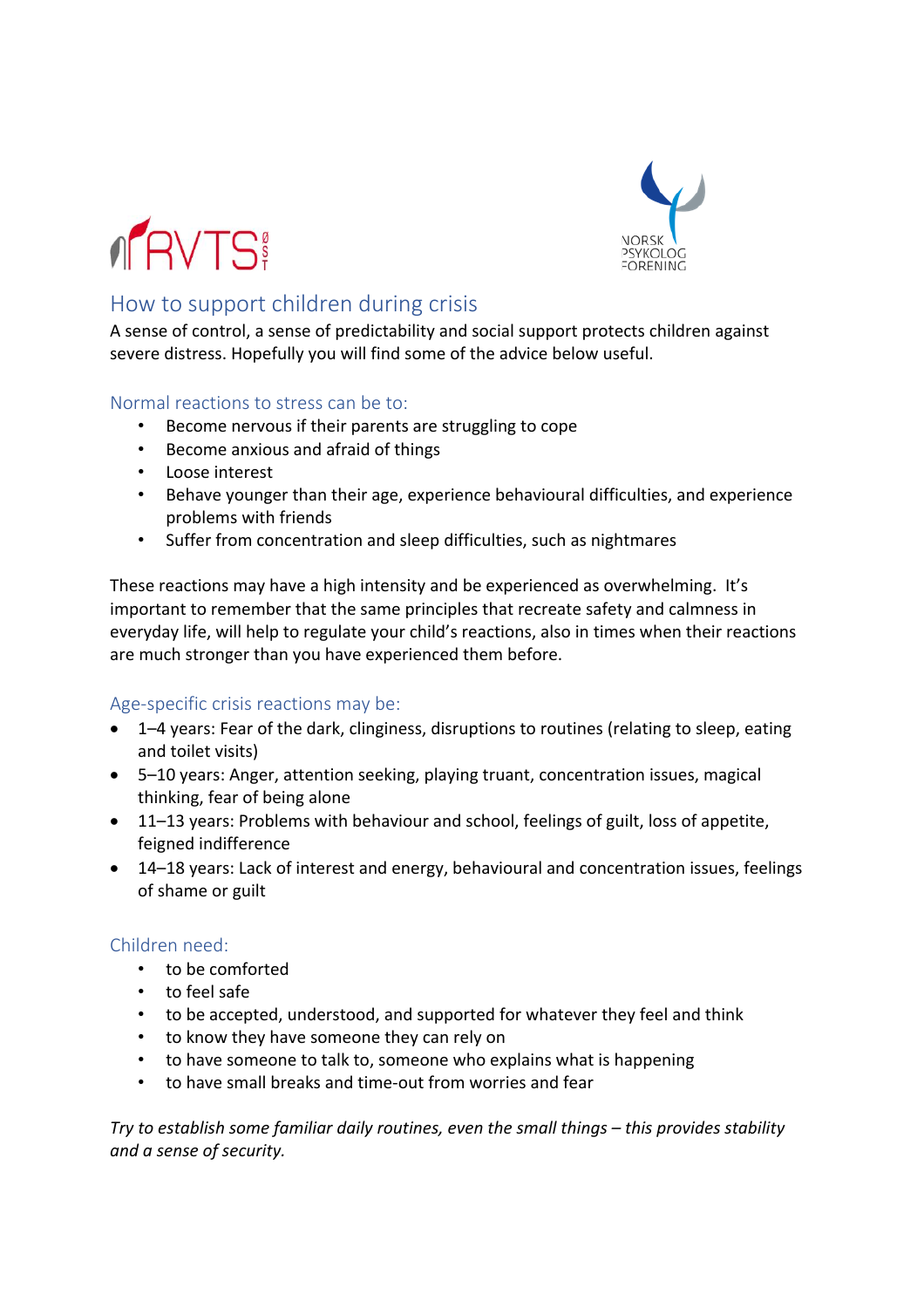# Advice for parents:

- Try not to overreact; take control if you must.
- Calm yourself before talking to the child about the incident.
- Explain in simple terms and sufficiently for the child to understand; avoid violent details.
- Children need repetition be patient.
- Let the child express emotions by playing, drawing, writing, or telling stories.
- Set aside time to do something else together.
- Children need to believe that things will get better, tell them that we are doing all we can to make peace and stop the war.
- Comfort and encourage them, without giving them false hope.
- Children learn coping techniques by how **you** handle the situation model learning.

#### *Explain that you don't expect the child to look after you or to make you feel better.*

#### Advice for parents – for themselves:

- Recognise your emotions.
- Do not have overly high expectations.
- Focus on what you can influence this helps reduce stress.
- Be aware that the family members will handle the crisis differently.
- Ask for help from your family and friends or people around you when you need it.
- Even if you are in despair, the child needs to know that you are the bigger person.

## *Look after yourself.*

#### What helpers can do to support parents and children:

- Support and relieve parents so they can help the child become calm through being calm themselves (co-regulation).
- Give parents guidance and the confidence to support and encourage the child's natural need to explore his/her surroundings.

# How to talk to a child about what is happening:

- Open and direct communication
	- Tell your children what you know, but do it with compassion and care, and accept that the news might be hard for children to accept.
	- Making children sad by communicating honestly and directly with them is not a dangerous thing, because the parents are the only ones who can truly comfort the child.
	- Remember that children also need to understand the adults' reactions and thoughts.
	- Children's fantasies can be worse than what they will hear from you.
	- But: Be careful with details on violence and suffering, but explain what is happening.